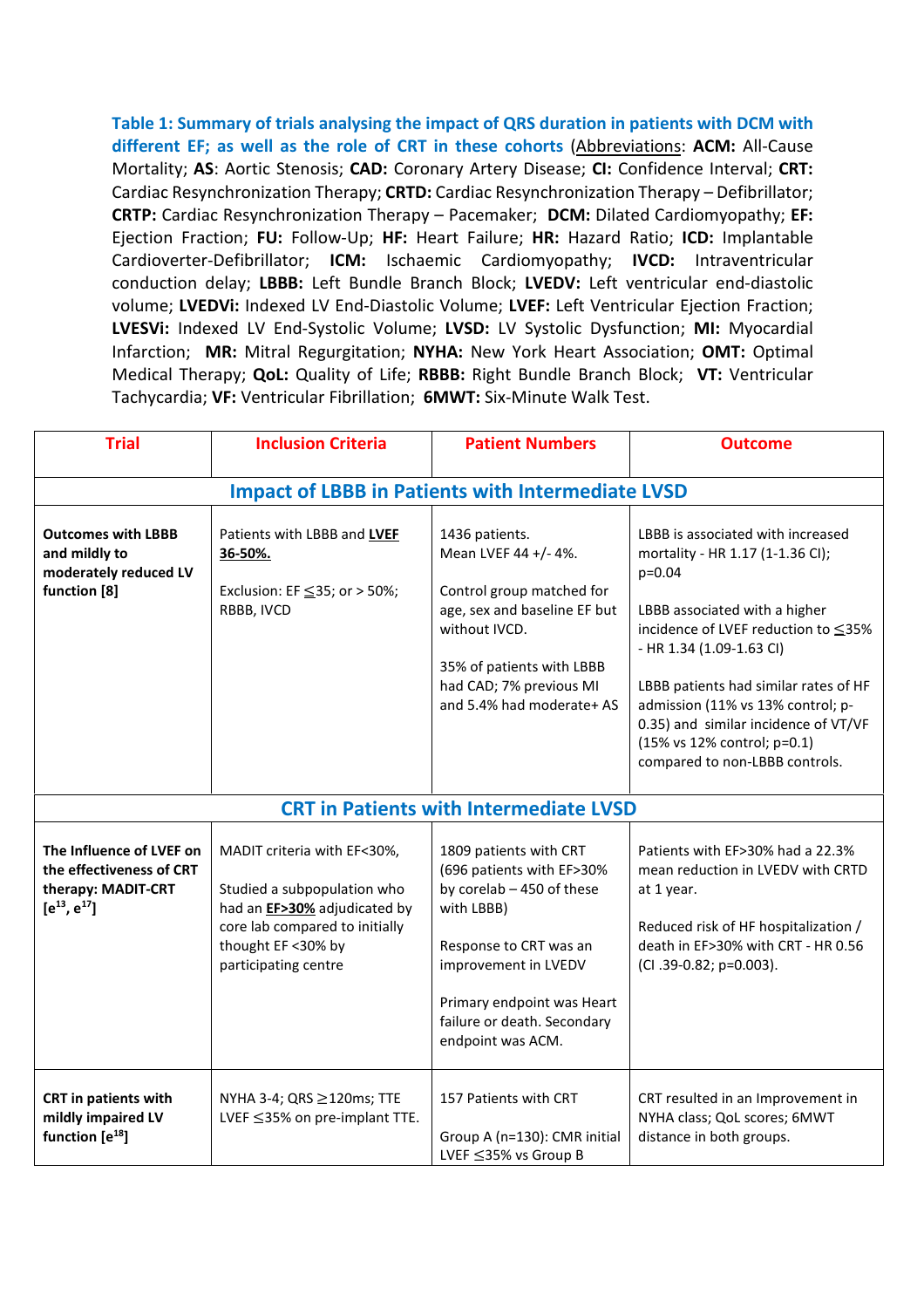|                                                                                                                                                                                                                                                              | Sub-study with EF<br>reclassification based on CMRI<br>into those with EF >35%.                                                                                                                                                                                             | (n=27): CMR initial LVEF<br>reclassified to >35%                                                                                                        | Group A had a higher risk of ACM,<br>hospitalization or major<br>cardiovascular events.                                                                                                                                       |  |  |
|--------------------------------------------------------------------------------------------------------------------------------------------------------------------------------------------------------------------------------------------------------------|-----------------------------------------------------------------------------------------------------------------------------------------------------------------------------------------------------------------------------------------------------------------------------|---------------------------------------------------------------------------------------------------------------------------------------------------------|-------------------------------------------------------------------------------------------------------------------------------------------------------------------------------------------------------------------------------|--|--|
| <b>CRT may benefit</b><br>patients with LVEF>35%:<br>a PROSPECT trial<br>substudy. $[e^{12}]$                                                                                                                                                                | The Prospect trial was a<br>prospective, multicentred study<br>recruiting patients with LVEF<br>≤35%; QRS ≥130ms; NYHA 3-4<br>on OMT<br>This substudy assessed patients<br>in whom corelab re-classified<br>the initial EF to >35% versus EF<br><35% with CRT implantation. | 361 Patients in the substudy<br>$-86$ (24%) had LVEF<br>reclassified to >35% by<br>corelab.                                                             | In patients with LVEF>35%, 63%<br>improved in clinical composite score<br>and 51% improved in LVESV.<br>In patients with EF >35% and NYHA<br>3-4, QRS >130ms - CRT appears to<br>provide clinical and structural<br>benefits. |  |  |
| Long-term impact of<br><b>CRT</b> in mild heart<br>failure: 5-year results<br>from the<br>REsynchronization<br>reVErses Remodeling in<br>Systolic left vEntricular<br>dysfunction (REVERSE)<br>study. [e <sup>15</sup> , e <sup>19</sup> , e <sup>20</sup> ] | Randomized, double-blind<br>study on CRT in NYHA 1-2; QRS<br>≥120ms and LVEF <40%.                                                                                                                                                                                          | 419 CRT Patients (256<br>patients with LBBB)<br>Randomized CRT to switch<br>on or off - after randomized<br>phase, all patients had CRT<br>switched on. | 6min walk distance increased; mean<br>LVESVi and LVEDVi decreased.<br>Increase in mean LVEF with CRT-ON.<br>Low rates of hospitalisation and<br>mortality with CRT. Effects persist<br>over 5 years.                          |  |  |
| <b>Effect of CRT in patients</b><br>with moderate LVSD<br>and wide QRS complex:<br>a prospective study $[e^{14}]$                                                                                                                                            | 15 patients NYHA 3; LVEF 36-<br>44% and QRS >120ms on OMT<br>compared to 30 age, sex, NYHA<br>class and HF-aetiology matched<br>patients with conventional CRT<br>indications.                                                                                              | 15 case patients (EF 36-44%)<br>compared to 30 control<br>patients (EF≤ 35%).                                                                           | Significant LV reverse remodelling by<br>CRT in those with a wide QRS<br>complex and moderate LVSD -<br>significant reduction in LVEDV and<br>LVESV and improvements in NYHA<br>class and LVEF.                               |  |  |
| <b>CRT in chronic heart</b><br>failure with moderately<br>reduced LVEF: Lessons<br>from the Multicenter<br><b>InSync Randomized</b><br><b>Clinical Evaluation</b><br>MIRACLE EF study. $[e^{21}]$                                                            | Randomized, controlled,<br>double-blind study with CRTP in<br>NYHA 2-3, LBBB and LVEF 36-<br>50%.<br>Exclusion: Prior pacing or ICD.                                                                                                                                        | 44 patients (26<br>randomized).<br>Patients Randomized 2:1 to<br>CRTP-ON or CRTP-OFF.<br>Minimum FU 24 months                                           | Study prematurely stopped due to<br>poor patient recruitment.                                                                                                                                                                 |  |  |
| <b>Biventricular pacing for</b><br>atrioventricular block<br>and systolic dysfunction<br>$-$ BLOCK HF $[e^{22}]$                                                                                                                                             | Patients with pacing Indications<br>(AV block), NYHA 1-3; LVEF<br>≤50%.<br>Primary outcome was time to<br>ACM, urgent HF visit for<br>intravenous diuretics or $\geq$ 15%<br>increase in LVESVi                                                                             | 691 Patients (225 with<br>LBBB)<br>Randomized to CRT(P/D) vs<br>RV pacing<br>Mean FU 37 months                                                          | CRT resulted in significantly lower<br>incidence of the primary outcome                                                                                                                                                       |  |  |
| <b>CRT in Patients with Severe LVSD</b>                                                                                                                                                                                                                      |                                                                                                                                                                                                                                                                             |                                                                                                                                                         |                                                                                                                                                                                                                               |  |  |
|                                                                                                                                                                                                                                                              |                                                                                                                                                                                                                                                                             | 813 Patients                                                                                                                                            |                                                                                                                                                                                                                               |  |  |